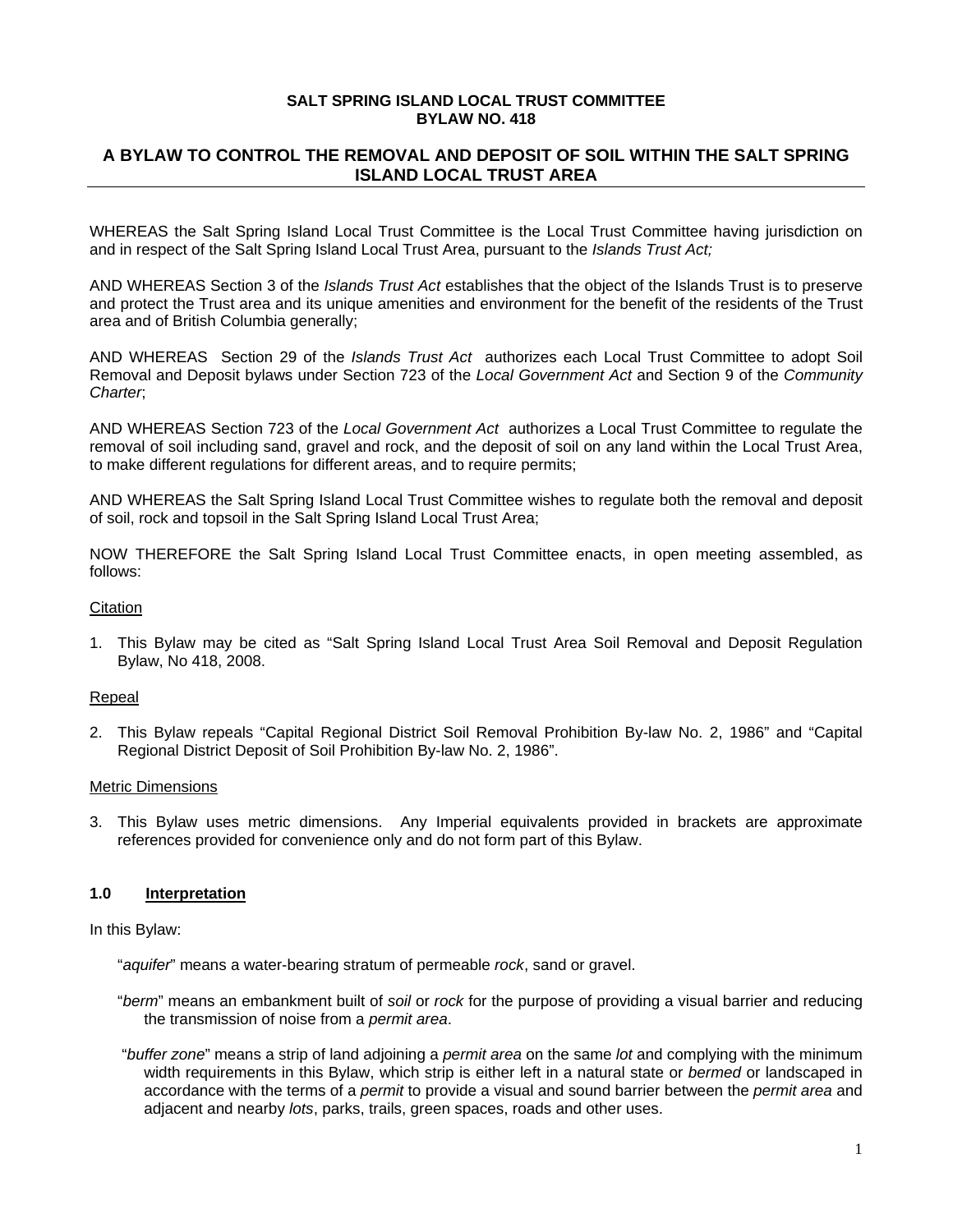- "*deposit*" includes the act of moving *soil*, *rock* or top *soil* and placing it on any *lot* or land or in any waters within the *Local Trust Area*, and includes creating a stockpile or other storage facility or otherwise storing *soil*, *rock* or *topsoil*.
- "*development permit*" means a *permit* issued under section 920 of the *Local Government Act*.
- "*dwelling*"means a single-family *dwelling* or a two-family *dwelling* as defined in the Salt Spring Island Land Use Bylaw No. 355.
- "*Environmental Guidelines*" means the BC Ministry of Environment's "Develop with Care: *Environmental Guidelines* for Urban and Rural Land Development in British Columbia"
- "*garden*" means a piece of ground adjoining a building, used for growing flowers, vegetables, lawn, shrubs and trees.
- "*holiday*" means statutory *holidays* as defined by the Employment Standards Act.
- "*Local Trust Area*" means the Salt Spring Island *Local Trust Area*.
- "*lot*" includes any unit shown on the records of the Land Title Office in which land is held and includes any strata *lot* or common property created pursuant to the *Strata Property Act*.
- "*mine permit*" means *permit* issued by the Ministry of Energy, Mines and Petroleum Resources.
- "*mine area*" means the area for which a *mine permit* has been issued.
- "*natural boundary*" means the visible high-water mark of a *wetland*, lake, stream or sea where the presence and action of the water is so common and usual, and so long continued in all ordinary years, as to mark upon the *soil* of the bed of the body of water a character distinct from that of the banks thereof, in respect to vegetation, as well as in respect to the nature of the *soil* itself.

"*peat*" means partially decayed plant matter found in bogs, marshy or damp areas.

"*permit*" means a *permit* issued under this Bylaw.

"*permit area*" means the area for which a *permit* has been issued under this Bylaw.

"*permit holder*" means a person to whom a *permit* has been issued under this Bylaw.

"*processing*" includes washing, screening or crushing.

"*rock*" means consolidated *soil* which requires blasting or breaking before excavating.

- "*qualified professional*" means a person who is registered or licensed, under the *Engineers and Geoscientists Act*, *Architects (Landscape) Act* or *Land Surveyors Act*, to perform the work described under the sections of this Bylaw requiring a *qualified professional* and who has no direct or indirect financial or other interest in the proposed *removal* or *deposit* other than any fee they receive to perform the work described.
- "*removal*" means the act of removing *soil, rock* or *topsoil* from its naturally occurring location on any *lot* or land including creek beds, river beds and submerged lands or from a stockpile or other storage facility.
- "*soil*" means all substances of which land is composed or any combination of those substances, including*,*  minerals, coal, boulders*,* sand, gravel, silt, clay*,* and *peat.*
- "*topsoil*" means the surface layer of *soil* containing organic matter and nutrients, known in *soil* science as the A horizon.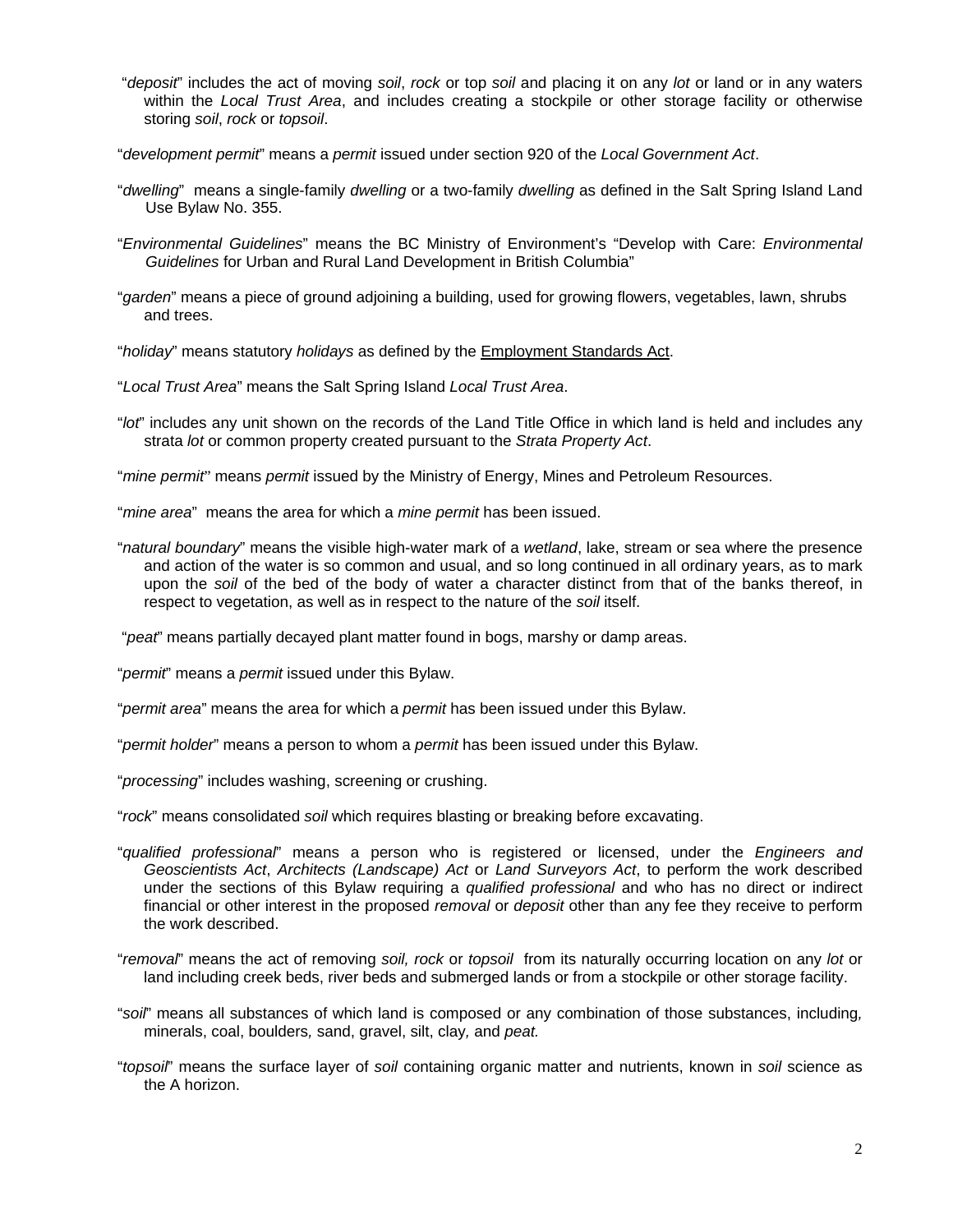- "*volume*" means the measurement of the *soil*, *rock* or *topsoil* material in cubic metres within a calendar year before it is removed from the ground in the case of material being removed and immediately prior to its deposit in the case of material being deposited.
- "*wetland*" means land that is inundated or saturated by surface or groundwater at a frequency and duration sufficient to support, and that under normal conditions supports, vegetation typically adapted for life in saturated *soil* conditions, including marshes, swamps and bogs.
- "*water body*" means the sea or any natural depression with visible banks, or a *wetland* with or without visible banks, which contains water at some time, and includes any lake, river, stream, creek, spring, swamp, gulch or surface source of water, whether containing fish or not; seasonal streams; and any surface drainage work or catchment pond that is a man-made replacement or diversion of a natural *water body*.

## **2.0 REGISTRATION**

#### **Registration Required**

2.1 Prior to commencing *removal* or *deposit* activity, all persons who propose to *remove* or *deposit soil, rock* or *topsoil* are required to register the activity unless exempt under Section 2.2 of this Bylaw. Registration must be in the form prescribed by the Islands Trust and contain the information set out in Schedule A.

#### **Registration Exemptions**

- 2.2 Registration is not required for *removal* or *deposit* of a *volume* less than 40 cubic metres per calendar year and the following *removal* and *deposit* activities are also exempt from registration:
	- 2.2.1 the *removal* or *deposit* is done in accordance with a *Permit* issued under Section 3;
	- 2.2.2 the *removal* or *deposit* directly relates to work authorized by a *permit* to install a sewage disposal system;
	- 2.2.3 the *removal* or *deposit* directly relates to the maintenance of an existing residential driveway and/or parking area;
	- 2.2.4 the *removal* or *deposit* is authorized by Section 4 of the Agricultural Land Reserve Use, Subdivision and Procedure Regulation;
	- 2.2.5 the *removal* or *deposit* is an agriculture or nursery use required for such trade or purpose, and is conducted on the *lot* upon which the use occurs;
	- 2.2.6 the *removal* or *deposit* is required for the construction or repair of works, roads, highways or services by a regional district, a water or sewer district, a public utility, under the jurisdiction of the Utilities Commission, the Ministry of Transportation and Infrastructure or any agent conducting work on their behalf;
	- 2.2.7 the *removal* or *deposit* is carried out in the operation of a concrete or asphalt plant;
	- 2.2.8 the *removal* or *deposit* is carried out in the regular maintenance of a golf course or park;
	- 2.2.9 the *removal* or *deposit* is carried out in the course of a waste *processing* or disposal operation including composting;
	- 2.2.10 the *removal* or *deposit* involves storage of *soil, rock* or *topsoil* for resale in conjunction with a lawful use of the land on which it is carried out; and,
	- 2.2.11 the *removal* or *deposit* is carried out in conjunction with the regular maintenance of a *garden.*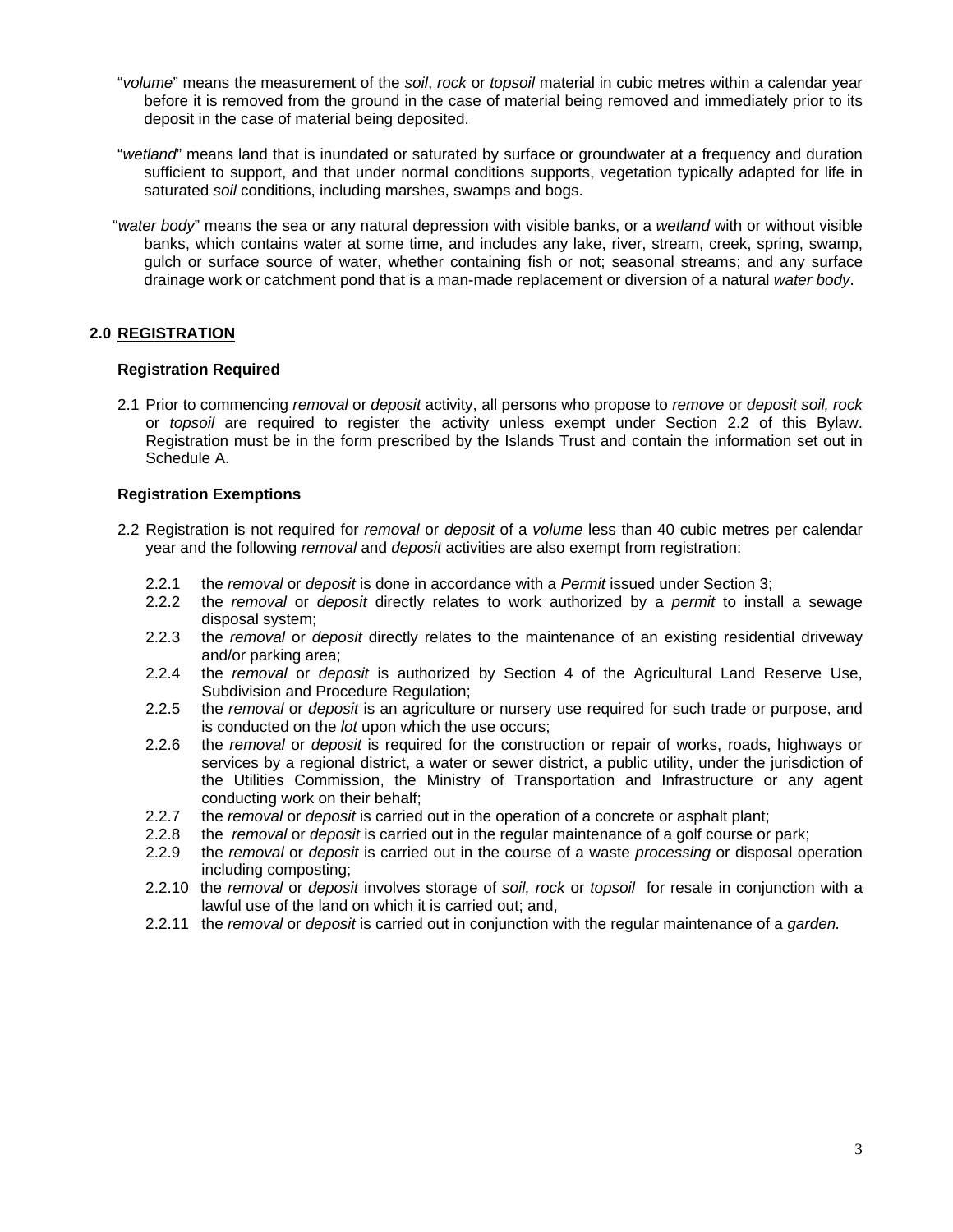## **3.0 PERMITS**

## **Permits Required**

- 3.1 No person shall *remove* or *deposit soil, rock* or *topsoil* anywhere in the Salt Spring Island *Local Trust Area* except in accordance with this Bylaw and any *permit* issued under this Bylaw.
- 3.2 A *permit* is required for the following activities respecting *removal* or *deposit* anywhere in the Salt Spring Island *Local Trust Area*:
	- 3.2.1 the *removal* or *deposit* of *soil, rock* or *topsoil* at any location within 30 metres of the *natural boundary* of a *water body,* other than the sea, except if the *removal* or *deposit* activity is expressly authorized by a *development permit*;
	- 3.2.2 the *removal* or *deposit* of *soil, rock* or *topsoil* at any location within 15 metres of the *natural boundary* of the sea, except if the *removal* or *deposit* is expressly authorized by a *development permit*;
	- 3.2.3 the *removal* or *deposit* of a *volume* of *topsoil* exceeding 100 m3; and
	- 3.2.4 the *removal* of a *volume* of *rock* exceeding 100 m3;
	- 3.2.5 the *deposit* of a *volume* of *rock* exceeding 1000m3; and
	- 3.2.6 the *removal* or *deposit* of a combined *volume* of *soil, rock* or *topsoil* exceeding 1000 m3.

## **Permit Exemptions**

- 3.3 Despite Section 3.2 a *permit* for *removal* or *deposit* of *rock soil* or *topsoil* is not required where the activity is exempt as follows:
	- 3.3.1 the *removal* or *deposit* is required to construct a *dwelling* and related accessory buildings authorized by a building *permit* and the total combined *volume* of *soil*, *rock* or *topsoil* removed does not exceed 2000 m3;
	- 3.3.2 the *removal* or *deposit* is required for work authorized by a *permit* to install a private sewage disposal system, and the total combined *volume* of *soil*, *rock* or *topsoil* removed does not exceed 1000 m3;
	- 3.3.3 the *removal* or *deposit* is authorized by Section 4 of the Agricultural Land Reserve Use, Subdivision and Procedure Regulation;
	- 3.3.4 *removal* or *deposit* is required for the construction or repair of works, roads, highways or services by a regional district, a water or sewer district, a public utility, under the jurisdiction of the Utilities Commission, the Ministry of Transportation and Infrastructure or any agent completing work on their behalf;
	- 3.3.5 *removal* or *deposit* for an agriculture or nursery use required for such trade or purpose, and is conducted on the *lot* upon which the use occurs;
	- 3.3.6 *removal* or *deposit* required in the remediation of contaminated *soils* authorized by the Ministry of Environment;
	- 3.3.7 the *removal* or *deposit* is carried out in the operation of a concrete or asphalt plant;
	- 3.3.8 the *removal* or *deposit* is carried out in the regular maintenance of a golf course or park;
	- 3.3.9 the *removal* or *deposit* is carried out in the course of a waste *processing* or disposal operation including composting; and
	- 3.3.10 the *removal* or *deposit* involves storage of *soil, rock* or *topsoil* for resale in conjunction with a lawful use of the land on which it is carried out.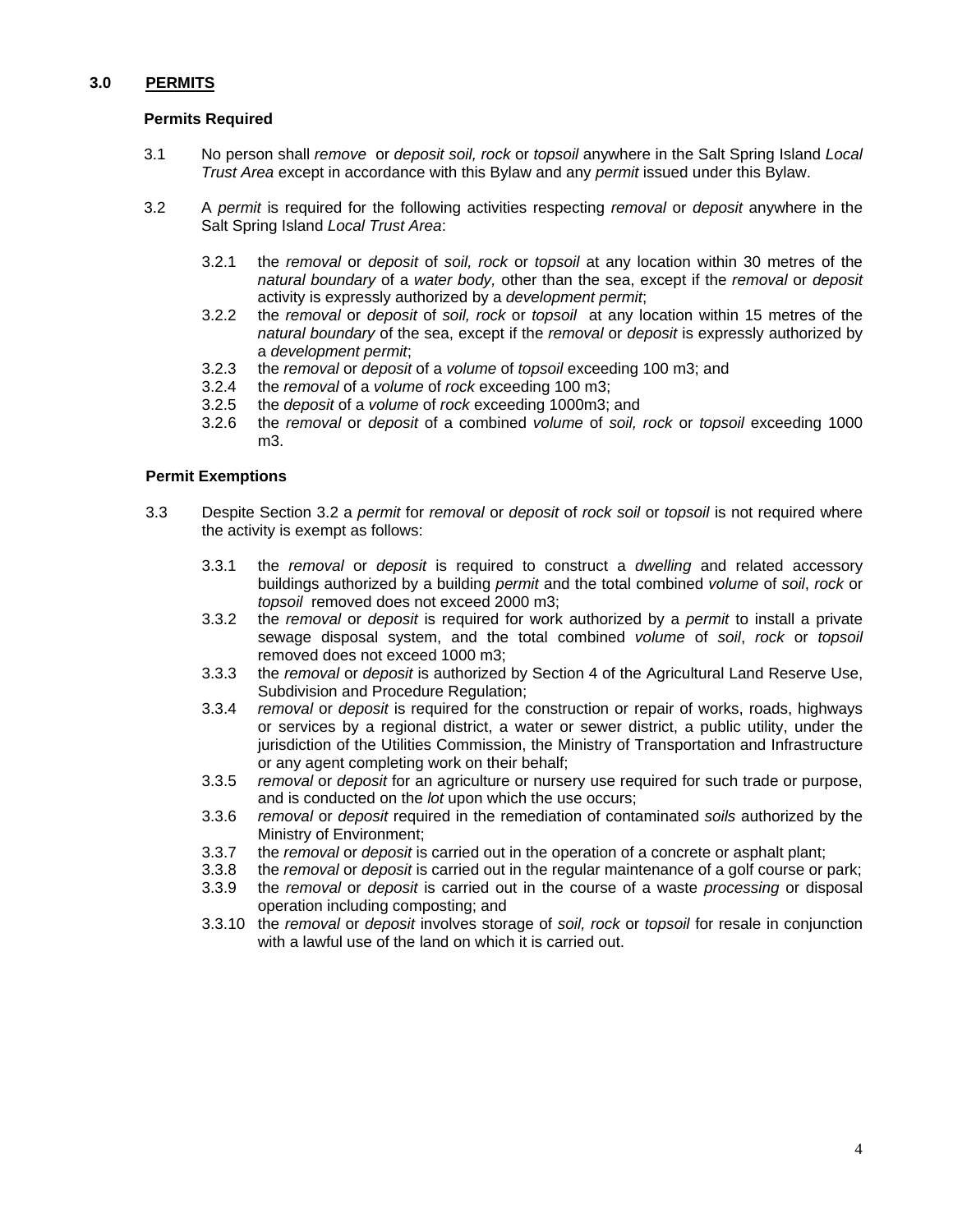## **PERMIT APPLICATION REQUIREMENTS**

- 4.1 The owner of land on which *soil*, *rock* or *topsoil* is proposed to be deposited or from which it is proposed to be removed, or the property owner's agent shall apply for a *permit* by completing a form prescribed for that purpose by the Islands Trust and pay the *permit* fee prescribed by Salt Spring Island Local Trust Area Soil Removal and Deposit Fees and Prohibition Bylaw, No. 419, 2008.
- 4.2 In relation to the proposed *removal* or *deposit*, every application for a *permit* shall include:
	- 4.2.1 an Assurance of Qualified Professional and Commitment for Field Review prepared by a *qualified professional* in the form set out as Schedule "B" to this Bylaw; and
	- 4.2.2 a report prepared by a *qualified professional* that includes plans of the proposed *permit area* and recommendations detailing how the proposed *removal* or *deposit* will be conducted in compliance with each of the operating standards set out in Section 5 of this Bylaw and describing the proposed restoration and remediation of the site. The *qualified professional* must certify that their report has identified all risks and factors set out in Section 5 of this Bylaw and has identified all reasonable measures to protect against these risks if operations proceed.

## **5.0 REGULATIONS AND OPERATING STANDARDS**

5.1 *Bylaw Compliance:* All operations shall be in compliance with all other bylaws of the Salt Spring Island Local Trust Committee.

## **All Deposit and Removal Operations**

- 5.2 *Removal* and *deposit* operations, whether requiring registration or *permit* or exempt from registration or *permit*, shall comply with the following operating standards:
	- 5.2.1 *Dust Control:* All persons conducting *removal* or *deposit* operations shall control the escape of dirt, dust and smoke so as to prevent a private or public nuisance affecting any neighbouring property, highway or right-of-way;
	- 5.2.2 W*ater and Erosion Control:* All persons conducting *removal* or *deposit* operations shall control water runoff and erosion in such a manner that natural watercourses, ground water *aquifers* and facilities draining the *deposit* or *removal* area are kept free of silt, clay, sand, rubble, debris, gravel and all other contaminants;
	- 5.2.3 *Damage Prevention:* No person shall *remove* or *deposit soil, rock* or *topsoil* so as to encroach upon, undermine, or physically damage any adjacent or nearby *lot*, building, structure, highway, park, trail, or green space;
	- 5.2.4 *Slope Stability:* Every person conducting *removal* or *deposit* operations shall maintain slopes at a stable angle.

#### **Deposit and Removal Operations for Volumes Over 40m3**

- 5.3 *Removal* and *deposit* operations, whether required by registration or *permit* or exempt from registration or *permit*, involving *volumes* of over 40m3 shall comply with the following additional operating standards:
	- 5.3.1 *Notice of Rock Breaking and Blasting:* No person shall break or blast *rock* until 12 hours advance written notice has been given to the *Islands Trust* and to the occupants of all *dwelling* units or other buildings located within 300 metres of the site of the *rock* breaking or blasting. The notice shall describe the work to be done, the location, the approximate quantity of *rock* to be broken or blasted, the expected date of commencement and the estimated duration of the *rock* breaking or blasting operation.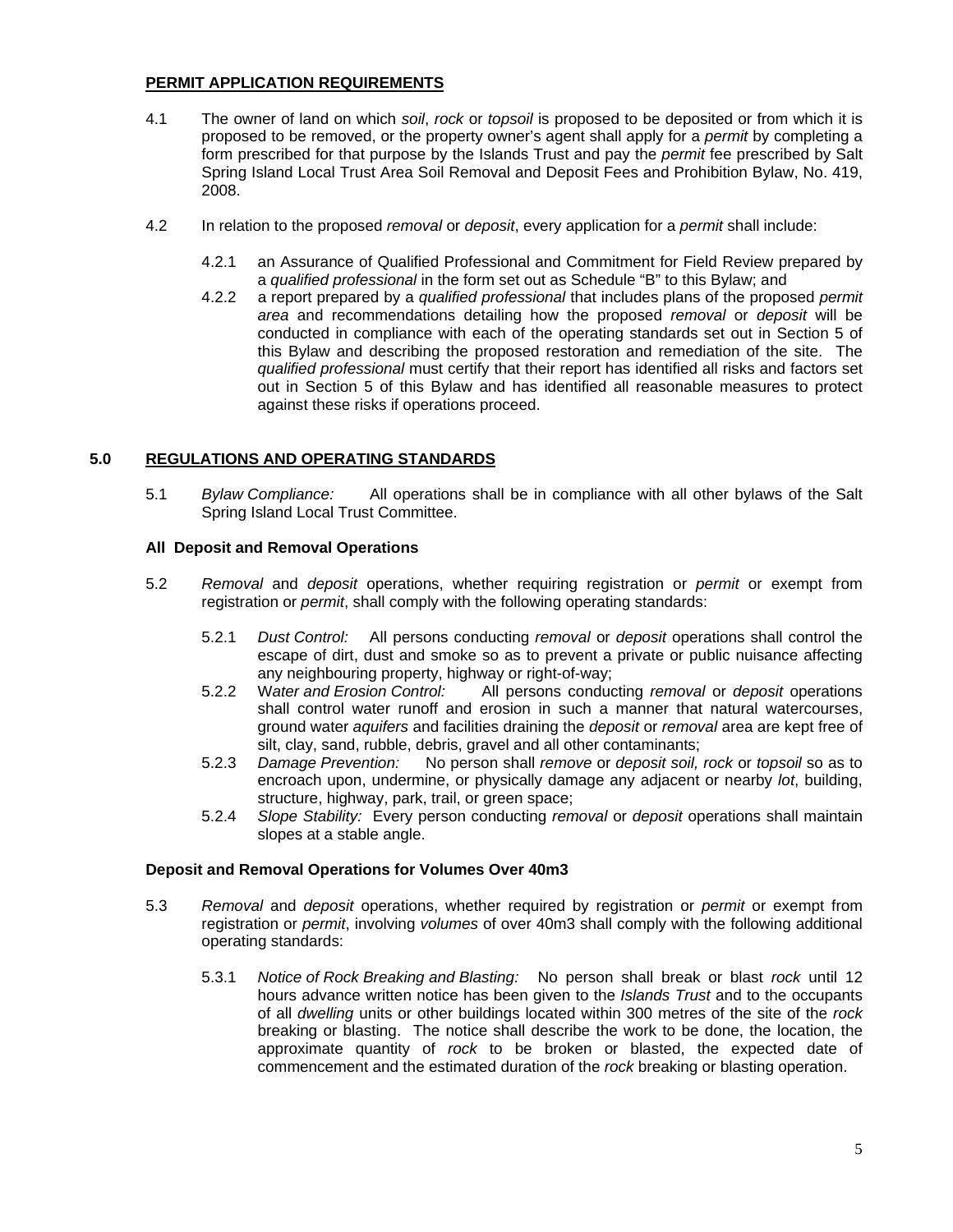- 5.3.2 Hours of Operation and Noise.
	- 5.3.3.1 No person shall *remove* or *deposit soil, rock* or *topsoil* in such a manner that it creates noise which can be heard at the boundaries of the *lot* containing a *removal* or *deposit* area on *holidays* or Sundays or before 8:00 a.m. and after 5:00 p.m. on any day.
	- 5.3.3.2 No person shall drill, blast or break *rock* on *holidays*, Saturdays, Sundays or before 8:00 am and after 5 P.M. on any day.
	- 5.3.3.3 Operations during *permit*ted hours shall be conducted in such a manner as to minimize noise impacts upon neighbouring land uses.
	- 5.3.3.4 *Removal* or *deposit* activities shall not be subject to restricted hours of operation in sections 5.3.3.1 or 5.3.3.2 where hours of operation cannot be reasonably altered due to factors such as tides, ferry schedules, weather conditions or fire hazards in forests, or emergency works to prevent damage to structures and all reasonable measures have been taken to abate noise as described in Section 5.3.3.3.

## **Deposit and Removal Operations in a Permit Area**

- 5.3 Every person *removing* or *depositing soil* in a manner which requires a *permit* under this Bylaw, shall also comply with the following operating standards:
	- 5.3.1 *Marking Permit Area:* No person shall conduct *removal* or *deposit* operations in a *permit area* unless the boundary of the *permit area* is clearly marked with signs and flagging.
	- 5.3.2 Re-vegetation *of Disturbed Areas*: Every person who *removes* or *deposits* in a *permit area* shall complete the re-vegetation of disturbed areas in accordance with the *deposit* or *removal permit* conditions within 90 days of the expiry of the *permit*.

#### **Soil Deposit and Removal Operations in a Mines Area**

- 5.4 Every person conducting *removal* or *deposit* operations in a manner which requires a *mines permit* shall also comply with the following operating standards.
	- 5.4.1 *Buffering of Neighbouring Land Uses:* No person shall *remove* or *deposit* in an area subject to a *mines permit* unless there is an undisturbed buffer area of at least 150 metres around the perimeter of the *mine area* on *lots* with an area of 4 hectares or at least 50 metres around the perimeter of the *mine area* on *lots* with an area less than 4 hectares.
		- 5.4.2 Section 5.4.1 shall not apply to *mine areas* which have a valid *mines permit* on May 1, 2008.
		- 5.4.3 *Mine Security*: No person shall conduct *removal* or *deposit* operations in a *mine area* unless access roads to the *mine area* are controlled at all times, by a gate or other suitable device to minimize hazards to human and animal life and to prevent unauthorized *deposit* or *removal.*
		- *5.4.4 Hours of Operation and Noise:* No person shall conduct *removal* or *deposit* operations in a *mine area* on *holidays,* or on Saturdays and Sundays, or before 8:00 a.m. and after 5:00 p.m. from Monday to Friday. Operations during permitted hours shall be conducted in such a manner as to minimize noise impacts upon neighbouring land uses.
		- 5.4.5 *Re-vegetation of Disturbed Areas*: Every person who *removes* or *deposits* in a *mine area* shall submit to the Islands Trust a re-vegetation plan prepared by a *qualified professional* before *deposit* or *remova*l operations commence.
		- 5.4.6 *Completion of Operations*: Every person who *removes* or *deposits* in a *mine area* shall complete the re-vegetation of disturbed areas within 90 days of completion of the *removal* or *deposit* operations in accordance with the plan submitted to the Islands Trust.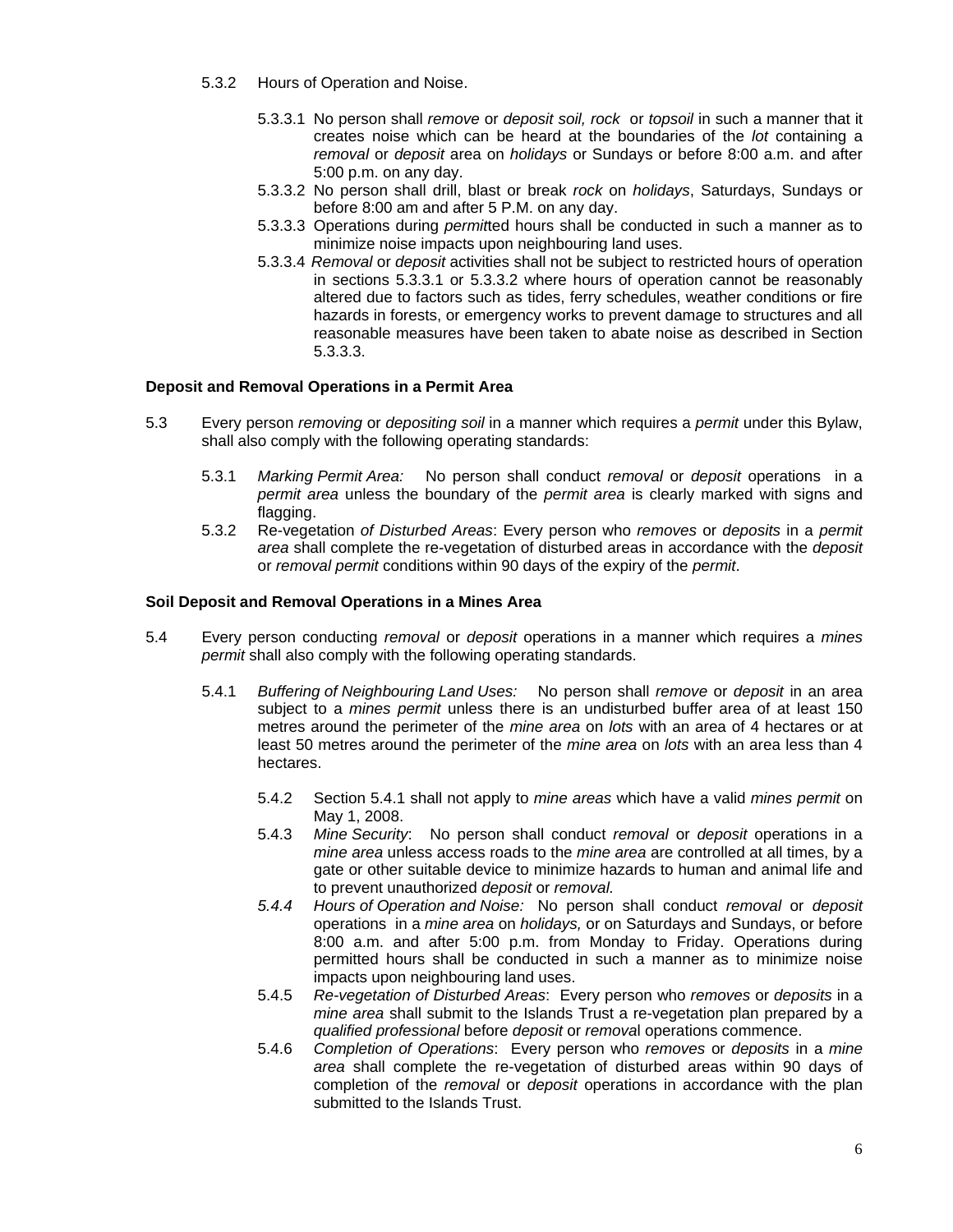## **6.0 PERMITS**

- 6.1 The Salt Spring Island Local Trust Committee delegates to the Regional Planning Manager the authority to issue a *permit* for *volumes* of *soil* proposed to be *removed* or *deposited* up to and including 5,000 m3. Where the *volumes* of *soil* proposed to be *removed* or *deposited* are greater than 5,000 m3, then the Salt Spring Island Local Trust Committee will issue the *permit*.
- 6.2 A *permit* constitutes written authority under this Bylaw to conduct only those activities described in the *permit*.
- 6.3 The issuance of a *permit* shall not constitute authority to conduct *processing* of any kind.
- 6.4 All plans, specifications and reports forming part of an application in respect of which a *permit* is issued shall form part of and be incorporated in the *permit*; and, without limiting the foregoing, a *permit* issued shall specify the type and *volume* of *soil, rock* or *topsoil* that is to be *deposited* or to be *removed*.
- 6.5 Every *permit* issued shall cease to authorize *removal* or *deposit* as the case may be upon the earlier of:
	- 6.5.1 the *removal* or *deposit* of the amount of *soil*, *rock* or *topsoil* authorized to be *removed* or *deposited* by the *permit*;
	- 6.5.2 the termination of services of the *qualified profession*al who provided the Assurance and Commitment under section 4.2.1; and,
	- 6.5.3 the expiry date expressly stated in the *permit*.
- 6.6 In the event of termination of services of a *qualified professional,* the *permit* shall be deemed to be reinstated if the *permit holder* provides the Assurance and Commitment of another *qualified professional.*
- 6.7 The term for any *permit* shall not in any event exceed one year except that a *permit* for *volumes* exceeding 5000m3 shall not exceed 5 years.

#### **7.0 SECURITY**

- 7.1 A *permit holder* shall provide the Islands Trust with an irrevocable letter of credit as a security for full compliance with the requirements specified in the p*ermit*.
- 7.2 The amount of the security shall be \$4,000.00, plus \$4,000.00 for each additional hectare on a pro-rated basis of land to be disturbed as authorized by the *permit*. For example, if 1.5 hectares is to be disturbed, then the amount of security would be \$6,000.00.
- 7.3 Subject to subsection 7.4, the security required pursuant to this section shall be returned to the *permit holder* provided that:
	- 7.3.1 the area authorized by the *permit* has been reclaimed in accordance with the plans submitted as part of the application; and,
	- 7.3.2 a report by a *qualified professional* has been received by the Islands Trust , confirming that the area authorized by the *permit* has been reclaimed in accordance with the plans, that the land is safe for any use intended and that the terms of the *permit* are completely satisfied.
- 7.4 Within thirty days of receiving the report from the *qualified professional* pursuant to subsection 7.3, the *Islands Trust* must:
	- 7.4.1 return the security to the *permit holder*; or
	- 7.4.2 reject the report and give notice to the *permit holder* of the deficiencies in the report or in the reclamation of the area authorized by the *permit*.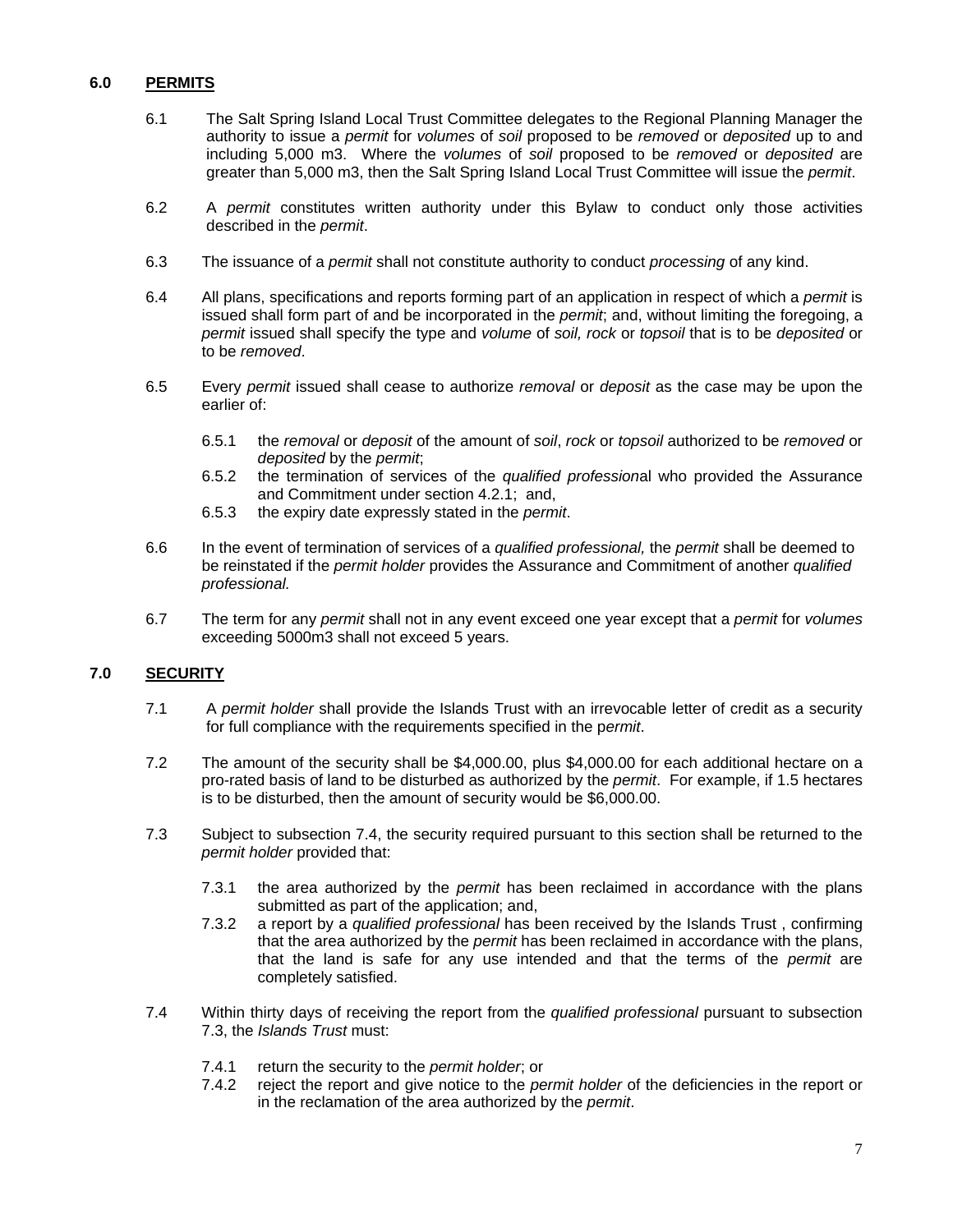7.5 If the *permit holder* has not remedied any deficiencies referred to in subsection 7.4 within sixty days of receipt of the notice pursuant to subsection 7.4, the *Islands Trust* may use the security to perform the work.

## **8.0 REPORTING**

8.1 On completion of the work, and prior to expiration of a *permit,* the *permit holder* shall submit to the *Islands Trust* a report prepared by a *qualified professional*, at the *permit holder's* expense, certifying that upon completion of the *removal* or *deposit* the work substantially complies with the terms of the *permit* and the conditions specified in the plans, specifications and reports prepared by the *qualified professional*. This report shall also include a final determination of the *volume* of *soil, rock* or *topsoil removed* or *deposited* calculated in cubic metres and a confirmation or recalculation of any *permit* fee paid under the Salt Spring Island Local Trust Area Soil Removal and Deposit Fees and Prohibition Bylaw No. 419, 2008.

## **9.0 ADMINISTRATION AND ENFORCEMENT**

9.1 The Director of Local Planning Services, or their designate, or any other person appointed by the Salt Spring Island Local Trust Committee to administer this Bylaw, is authorized to enter at any reasonable time upon any *lot* subject to the regulations of this Bylaw, to determine whether the regulations are being observed

## **10.0 OFFENCES**

- 10.1 An offence is committed against this Bylaw by every person who:
	- 10.1.1 conducts any *removal* or *deposit* without a *permit* if a *permit* is required;
	- 10.1.2 conducts any *removal* or *deposit* without registering, if registering is required;
	- 10.1.3 violates any of the provisions of this Bylaw;
	- 10.1.4 fails to comply with any of the terms or conditions of a *permit*;
	- 10.1.5 allows any act or thing to be done in contravention or violation of this Bylaw or any part of a *permit;*
	- 10.1.6 being the owner or occupier of a *lot*, fails to prevent any other person from contravening any part of this Bylaw or a *permit* issued under it; or
	- 10.1.7 fails to comply with any order or notice given under this Bylaw.

## **11.0 PENALTIES**

- 11.1 Every person who commits an offence under this Bylaw or a *permit* issued under it is liable upon summary conviction to a fine not exceeding \$10,000.
- 11.2 Each day of any violation, contravention or breach of this Bylaw or a *permit* issued under it, or each *removal* or *deposit* of any *volume* of *soil, rock* or *topsoil* exceeding 10m3 in violation, contravention or breach of this Bylaw or *permit* issued under it, shall be deemed to be a separate and distinct offence.
- 11.3 Nothing in this Bylaw shall limit the *Salt Spring Island Local Trust Committee* from pursuing any other remedy that would otherwise be available for a contravention of the bylaw.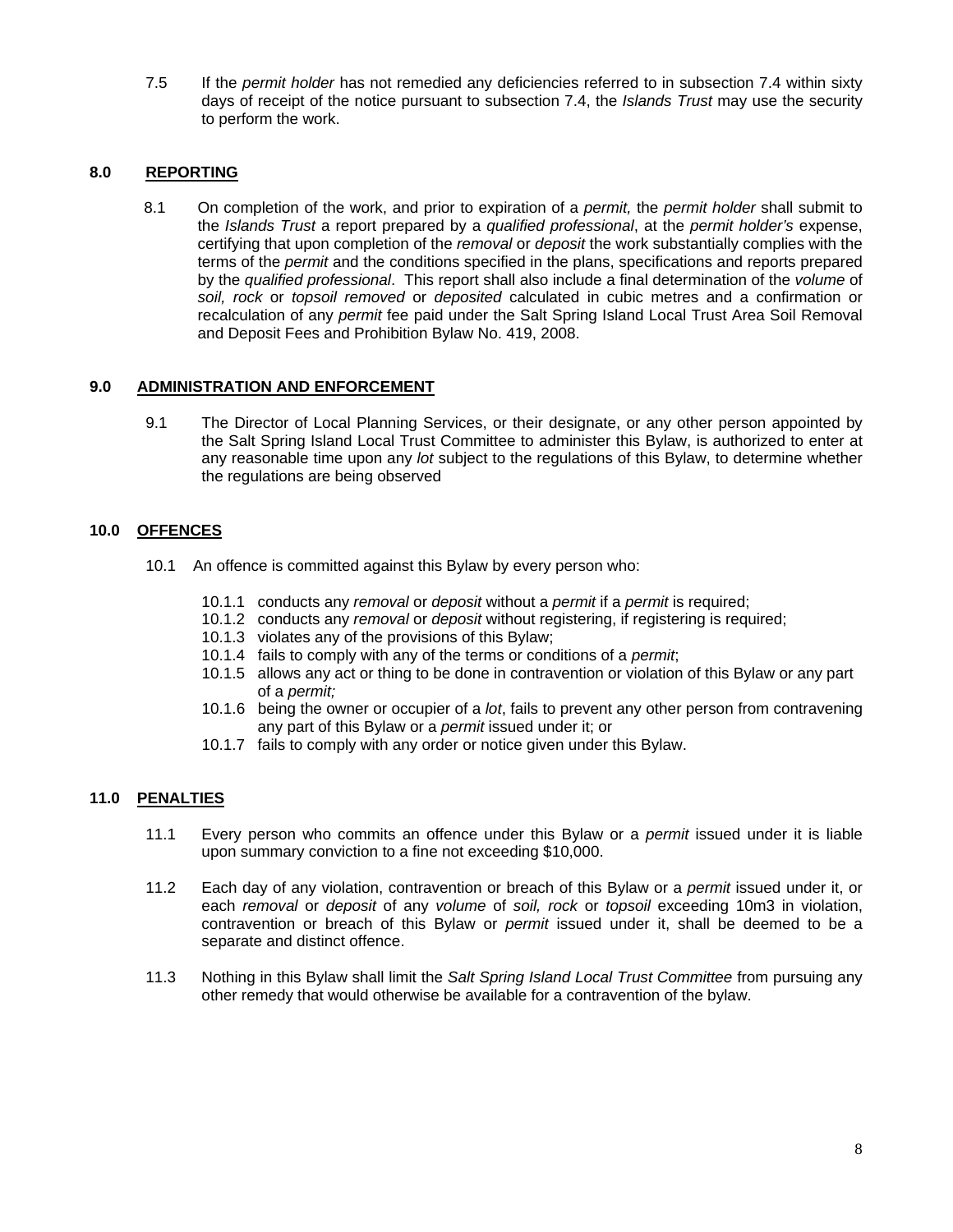## **12.0 SEVERABILITY**

12.1 If any section, subsection, clause or phrase of this Bylaw is for any reason held to be invalid or illegal by a decision of any Court of competent jurisdiction, it shall be severable, and such a decision shall not affect the validity of the remaining sections, subsections, clauses or phrases of this Bylaw.

| READ A FIRST TIME<br><b>THIS</b>                              | 5 <sup>th</sup>  | DAY OF | June    | ,2008 |
|---------------------------------------------------------------|------------------|--------|---------|-------|
| READ A SECOND TIME THIS                                       | 5 <sup>th</sup>  | DAY OF | June    | ,2008 |
| READ A THIRD TIME THIS                                        | 3 <sup>rd</sup>  | DAY OF | July    | ,2008 |
| APPROVED BY THE EXECUTIVE COMMITTEE OF THE ISLANDS TRUST THIS | $15^{\text{th}}$ | DAY OF | July    | ,2008 |
| <b>ADOPTED THIS</b>                                           | $2^{nd}$         | DAY OF | October | ,2008 |

\_\_\_\_\_\_\_\_\_\_\_\_\_\_\_\_\_\_\_\_\_\_\_\_\_\_\_\_\_\_\_ \_\_\_\_\_\_\_\_\_\_\_\_\_\_\_\_\_\_\_\_\_\_\_\_\_\_\_\_\_\_\_\_\_\_\_\_\_

SECRETARY CHAIR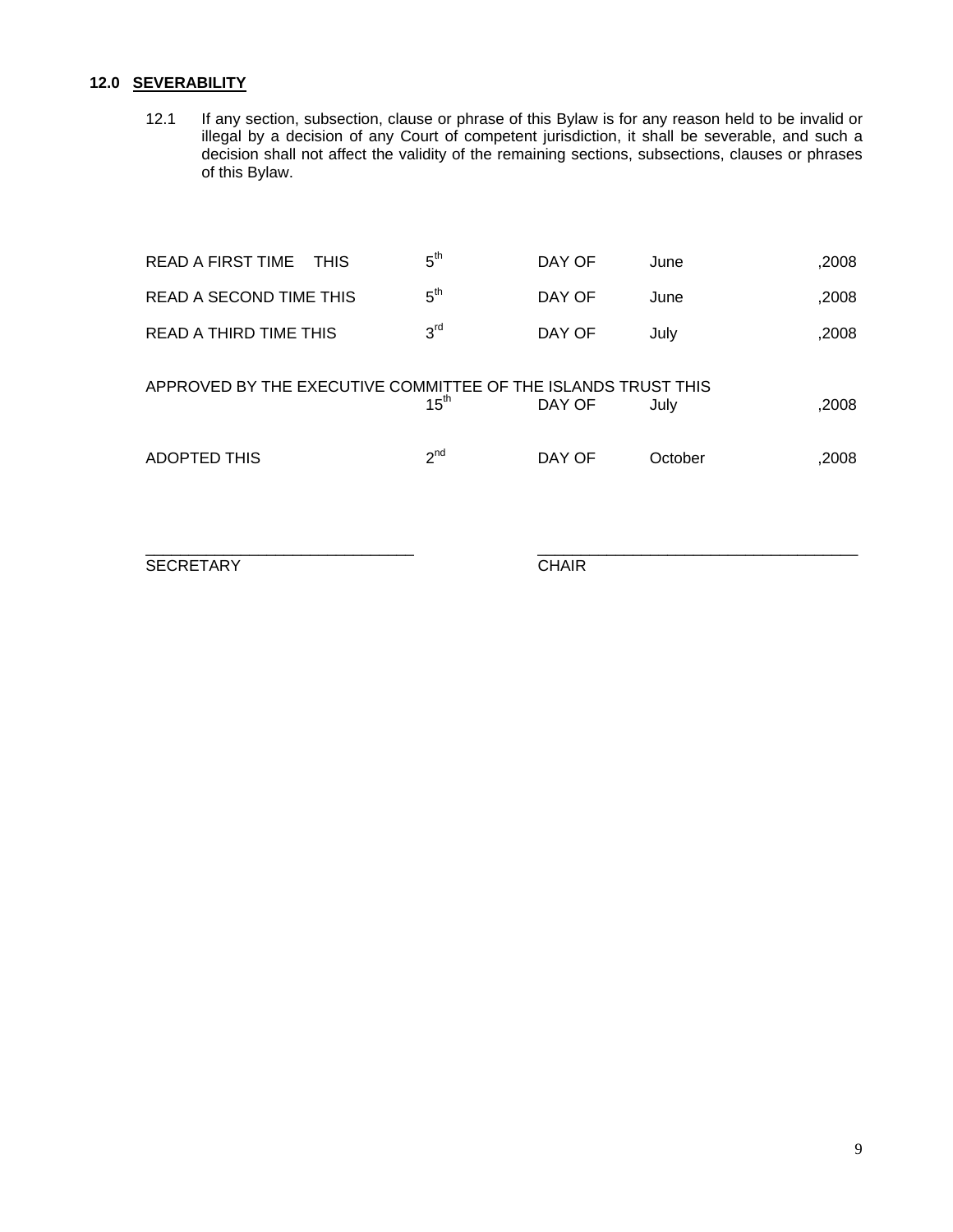## **SCHEDULE "A"**

## **SALT SPRING ISLAND LOCAL TRUST COMMITTEE BYLAW NO. 418, 2008**

## **REGISTRATION APPLICATION REQUIREMENTS**

## **Registration Application Form**

Prior to commencing *removal* or *deposit* activity, the property owner or owner's agent must submit a completed registration form. The following information is required:

- 1. Contact information;
- 1. The legal description or street address of the property;
- 2. The location of the work on the property shown by identifying the work location on a location plan;
- 3. A description of the work, the purpose of the work, and an estimate of the *volumes* of *soil*, *rock* or *topsoil*  to be *removed* and/or *deposited;*
- 4. An estimate of the duration of the work;
- 5. The completion of a checklist which includes the following:
	- 5.1 confirmation that the proposed works do not include *removal* of more than 100 m3 of *rock* or *topsoil*, or the *deposit* of more than 100 m3 of *topsoil* or more than 1000m3 of *rock,* or the *removal*  or *deposit* of the combined total of any *volume* of *soil*, *rock* or *topsoil* exceeding 1,000 m3, for which a *permit* is required;
	- 5.2 confirmation that the location is not on a foreshore, *wetland* or riparian area;
	- 5.3 confirmation that the location is not within a *development permit* area;
	- 5.4 confirmation that the owner or owner's agent has received (or confirms previous receipt of) a copy of the *Environmental Guidelines* to *soil removal* and *deposit* and a summary of regulations that may pertain to the proposed works;
	- 5.5 the owner or owner's agent agrees to conduct the *deposit* and *removal* activity consistent with the *Environmental Guidelines*; and
	- 5.6 the owner or owner's agent acknowledges other approvals or consultations (if any) that are required prior to the commencement of the proposed works.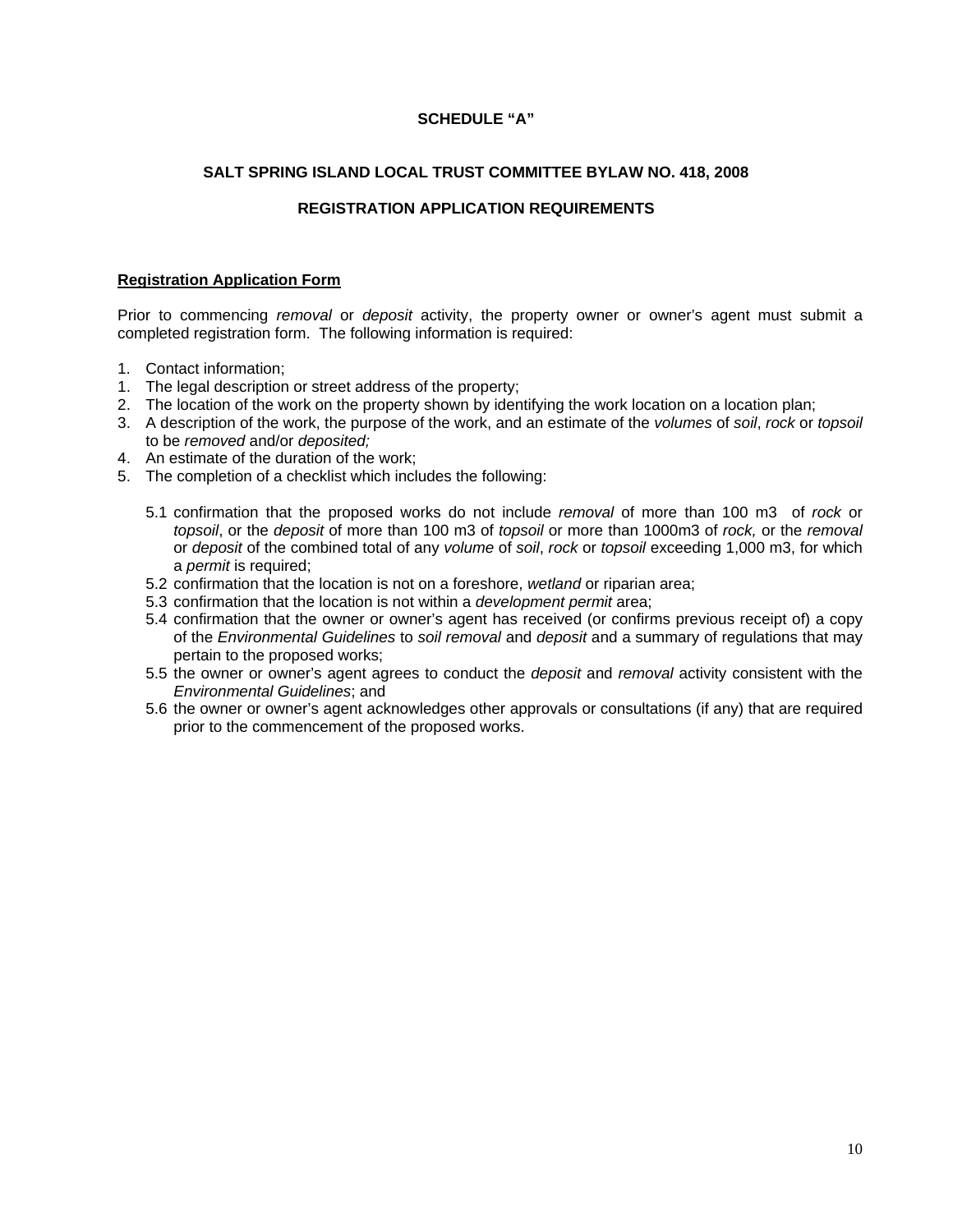## **SCHEDULE "B"**

## **SALT SPRING ISLAND LOCAL TRUST COMMITTEE BYLAW NO 418, 2008**

## **ASSURANCE OF QUALIFIED PROFESSIONAL AND COMMITMENT FOR FIELD REVIEW**

Date:

Islands Trust 1-500 Lower Ganges Road Salt Spring Island, BC, V8K 2N8

Re: Application for *Removal* (*Deposit*) at

*(civic address and legal description)* 

I, the undersigned registered professional engineer/landscape architect/land surveyor hereby give assurance that:

\_\_\_\_\_\_\_\_\_\_\_\_\_\_\_\_\_\_\_\_\_\_\_\_\_\_\_\_\_\_\_\_\_\_\_\_\_\_\_\_\_\_\_\_\_\_\_\_\_\_\_\_\_\_\_\_\_\_\_\_\_\_\_\_\_\_\_\_\_\_\_\_\_\_\_\_\_\_\_\_\_\_\_\_\_\_\_\_\_ \_\_\_\_\_\_\_\_\_\_\_\_\_\_\_\_\_\_\_\_\_\_\_\_\_\_\_\_\_\_\_\_\_\_\_\_\_\_\_\_\_\_\_\_\_\_\_\_\_\_\_\_\_\_\_\_\_\_\_\_\_\_\_\_\_\_\_\_\_\_\_\_\_\_\_\_\_\_\_\_\_\_\_\_\_\_\_\_\_

- 1. I am familiar with the environmental protection policies of the Salt Spring Island Local Trust Committee as expressed in the Salt Spring Island Official Community Plan and with the BC Ministry of Environment's "Environmental Guidelines for Urban and Rural Land Development in British Columbia";
- 2. I have considered and informed the owner and/or applicant of alternative designs for the proposed works that may reduce the environmental impacts and transportation requirements of the proposed works; and
- 3. the use or development of the property described above cannot be reasonably achieved without the *removal (deposit)* in the quantities and manner as shown on the plans, specifications and supporting documents prepared and signed by me and attached to this letter.

I give further assurance that the design, location, quality, nature, depth, *volume* and configuration of the *removal (deposit)* and works to be constructed and undertaken in support of and in relation thereto, all as shown on the plans, specifications and supporting documents prepared and signed by me and attached to this letter:

- 4. are consistent with the regulations and operating standards of the Salt Spring Island Local Trust Committee Bylaw No. 418, 2008;
- 5. constitute sound, reasonable *removal* and *deposit* practices and are consistent with the BC Ministry of Environment's "Environmental Guidelines for Urban and Rural Land Development in British Columbia"; and
- 6. when, and if, carried out in conformance with such plans, specifications and supporting documents, will not constitute any reasonably foreseeable risk or hazard to persons or property.

The undersigned undertakes to conduct such supervision, testing and field review as is necessary to ensure the *removal* (*deposit*) complies with the plans, specifications and supporting documents attached hereto.

I assure you that I have been given the authority by the owner of the lands on which the *soil, rock* or *topsoil* is to be *removed* (*deposited*) and by the applicant for the *permit* (if different from the owner) to stop, remove or redirect the *removal* (*deposit*) as required in my judgment and as required to comply with the plans, specifications and supporting documents attached hereto, the BC Ministry of Environment's "Environmental Guidelines for Urban and Rural Land Development in British Columbia" and Bylaw No. 418.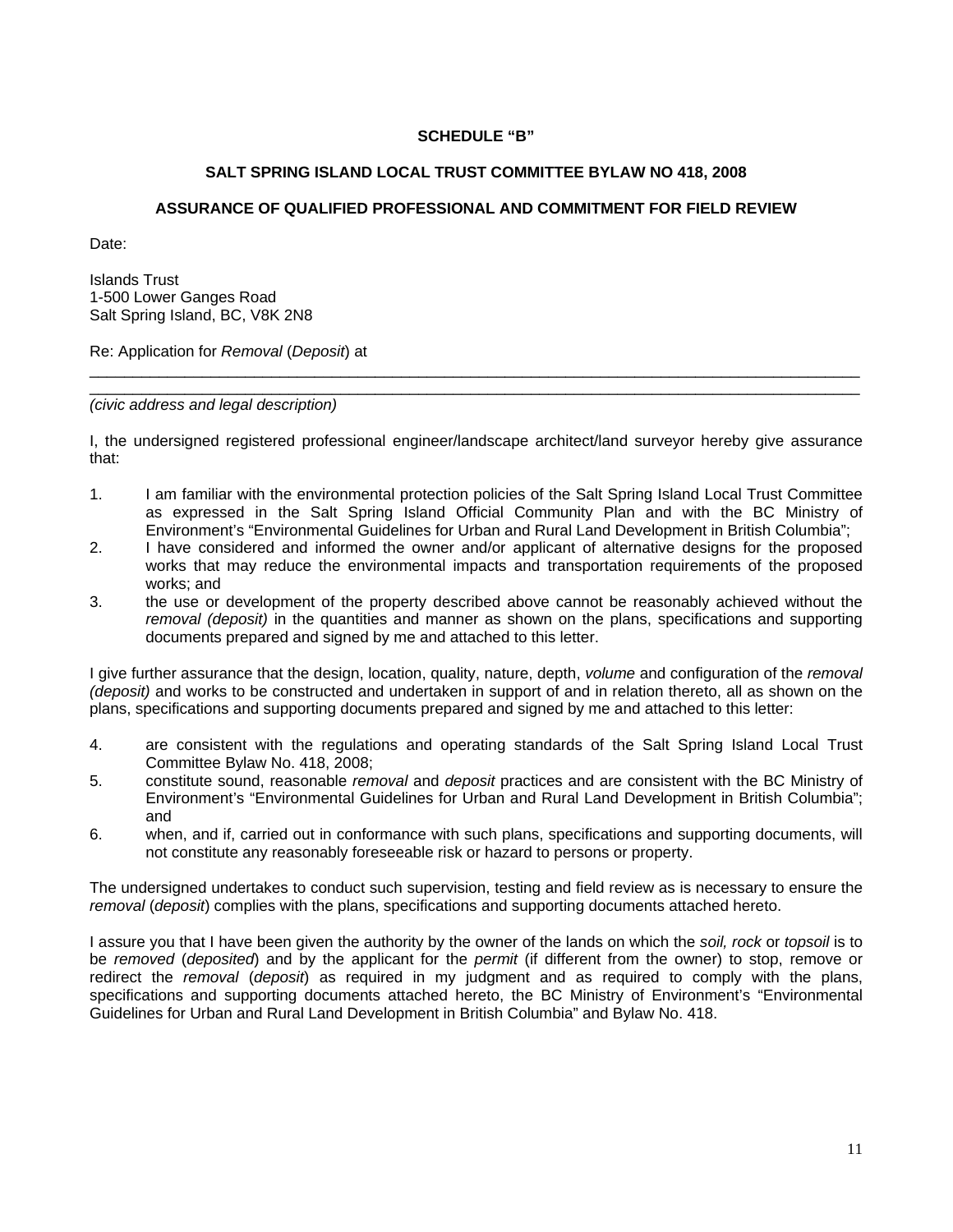I will notify you in writing immediately if my contract for field review, testing or supervision is terminated or limited at any time before the completion of *remova*l (*deposit*) described in the plans, specifications and supporting documents attached hereto.

| (Affix professional seal) |      |
|---------------------------|------|
|                           | Cian |
|                           |      |

*Name (Please Print)* 

*Address* 

I, the applicant for the *Removal* (*Deposit*) *Permit* for the *removal* (*deposit*) at the above address, acknowledge that I have read this letter and agree with its contents. I have also reviewed the plans, specifications and supporting documents attached to this letter and they accurately represent the proposed work. I advise you that I have given

#### \_\_\_\_\_\_\_\_\_\_\_\_\_\_\_\_\_\_\_\_\_\_\_\_\_\_\_\_\_\_\_\_\_\_\_\_\_\_\_\_\_\_\_\_\_\_\_\_\_\_\_\_\_\_\_\_\_\_\_\_\_\_\_\_\_\_\_\_\_\_\_\_\_\_\_\_\_\_\_\_\_\_\_\_\_\_\_\_\_ *(Name of registered professional)*

the authority to conduct testing and field review and to supervise the *removal (deposit*) including the authority to stop the *removal (deposit*), or redirect it as set out in this letter. I acknowledge and understand that all authority and permission to *remove (deposit*) under any *permit* issued to me pursuant to any application will automatically cease and be suspended if the *qualified professional's* services are terminated or limited and will not be reinstated until such time as another *qualified professional* submits to you a signed and completed letter in this form.

| Witness's Signature                    | Signature of Applicant for Permit<br>Name (Please Print) |  |  |
|----------------------------------------|----------------------------------------------------------|--|--|
| Name (Please Print)                    |                                                          |  |  |
| Address                                | <b>Address</b>                                           |  |  |
| or:                                    |                                                          |  |  |
| The Corporate Seal of ____             |                                                          |  |  |
| was hereto affixed in the presence of: |                                                          |  |  |
| <b>Authorized Signing Officer</b>      | Authorized Signing Officer                               |  |  |